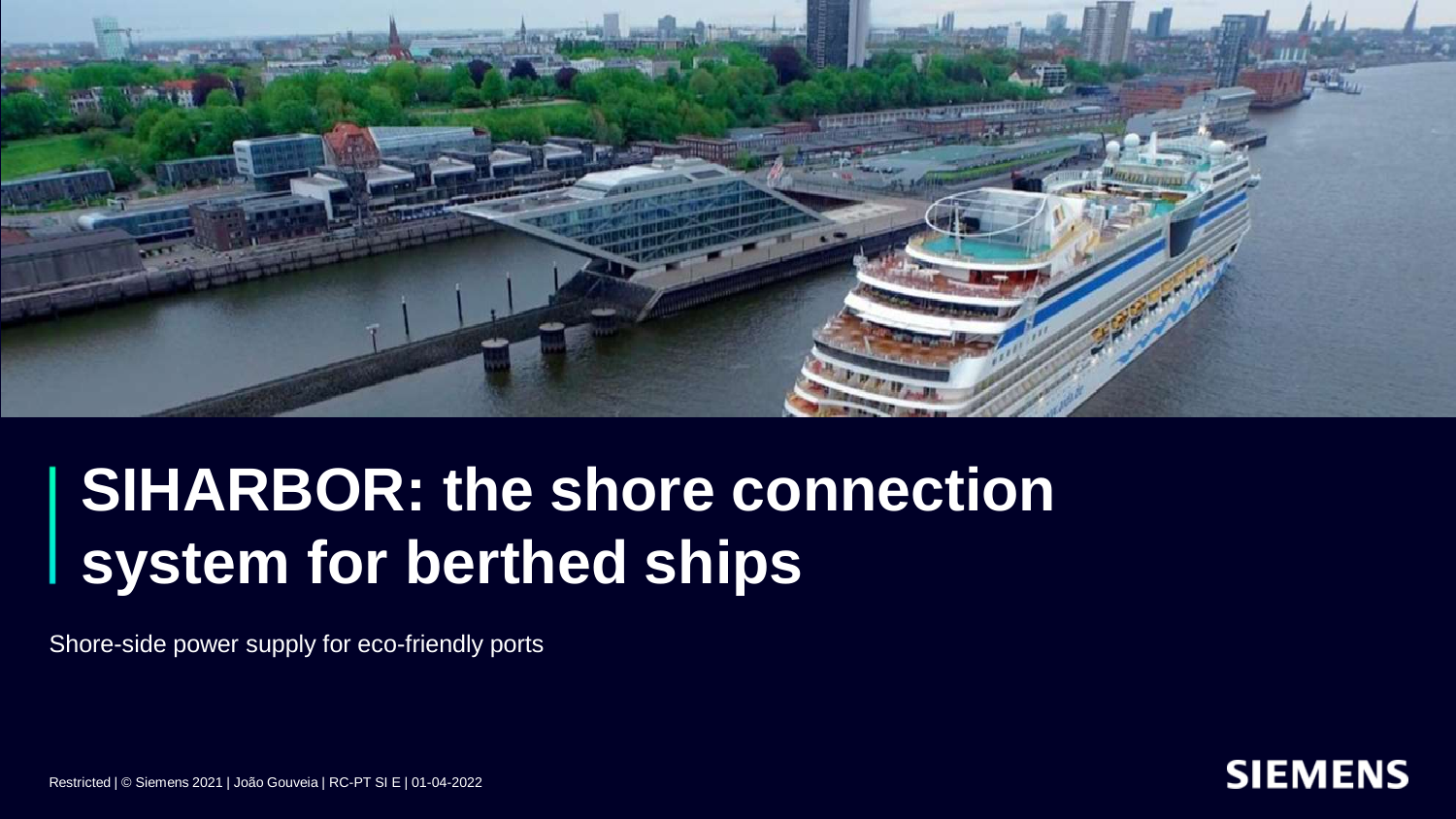







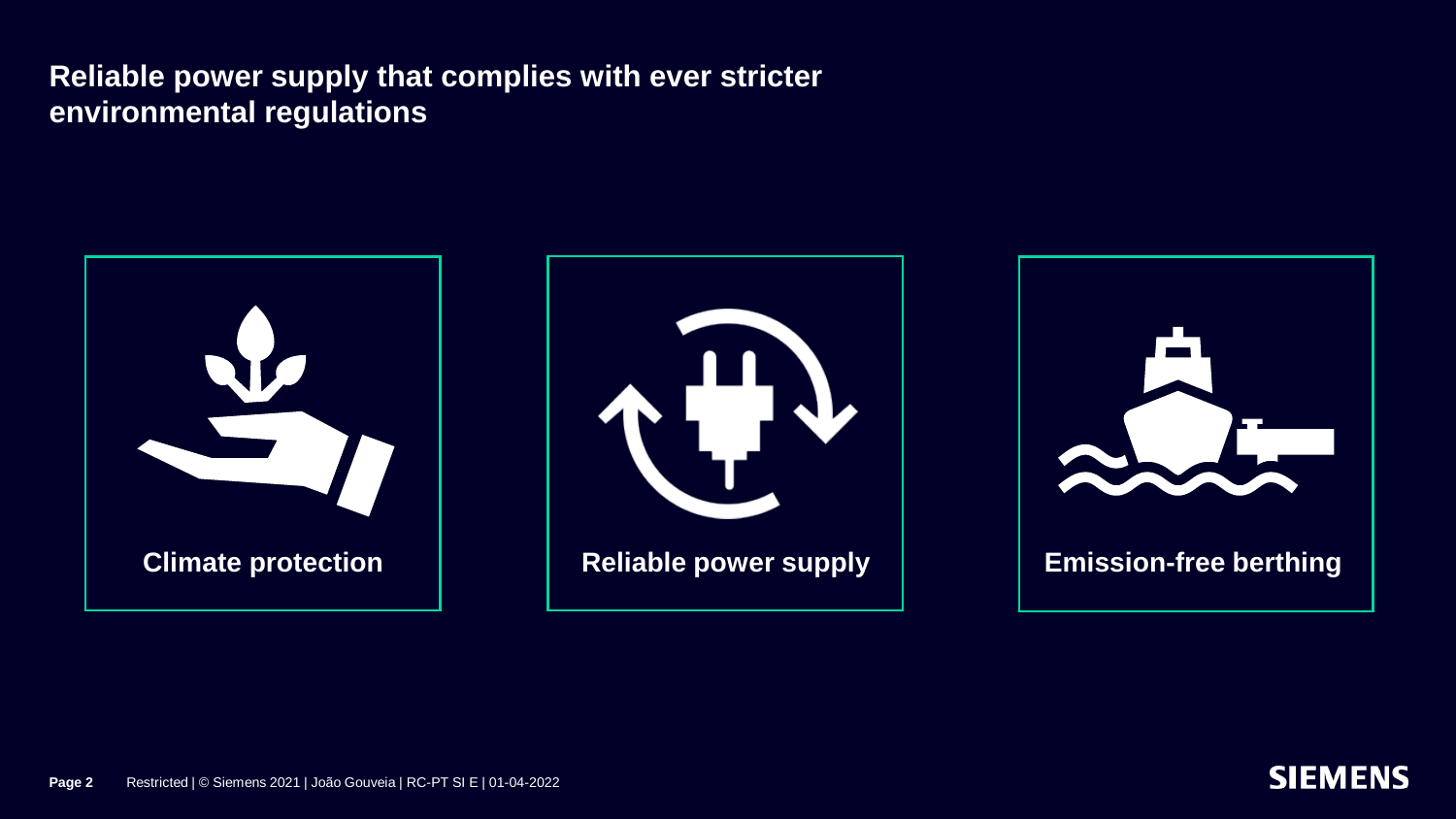







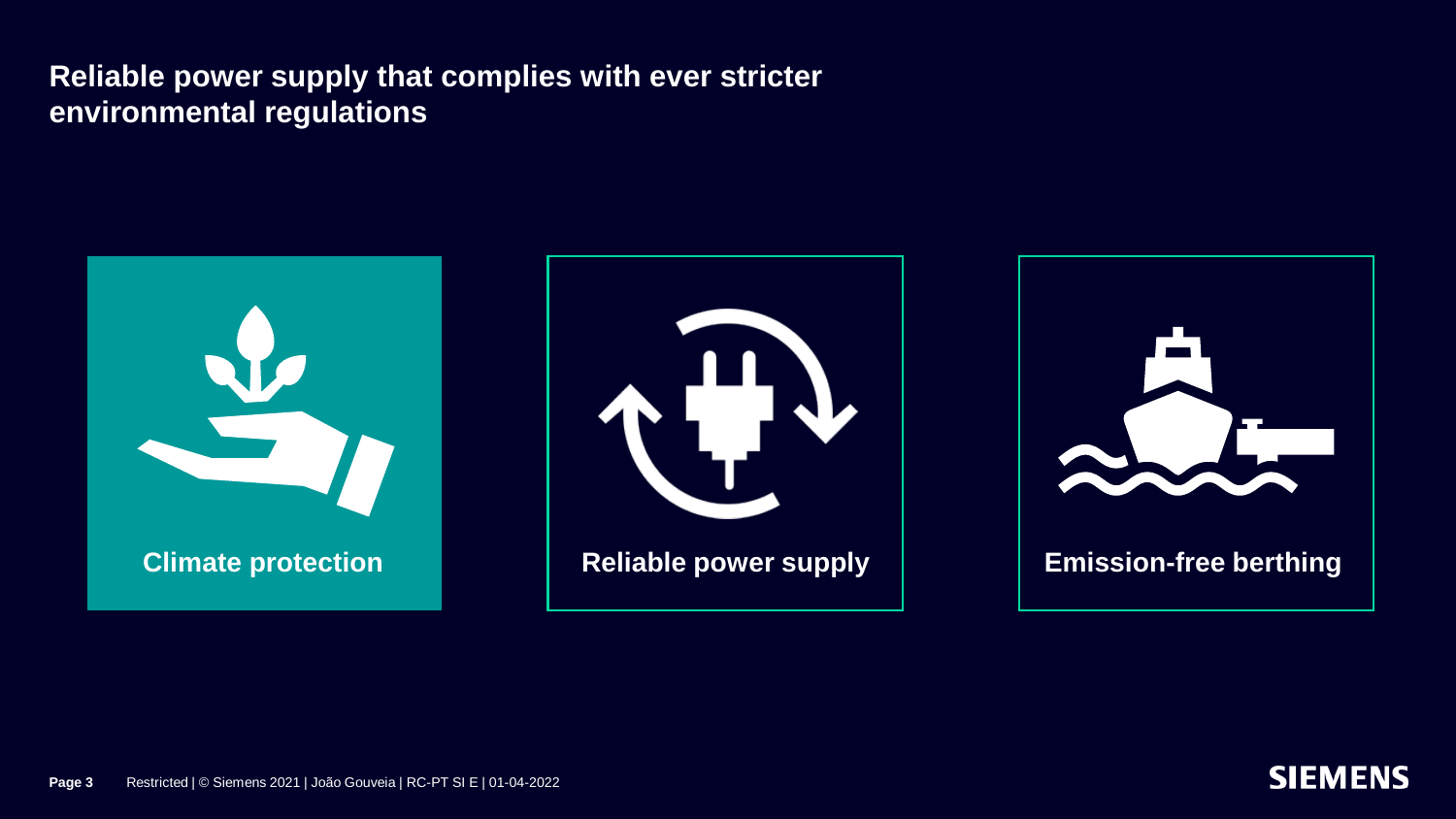#### **Great challenges require great solutions**





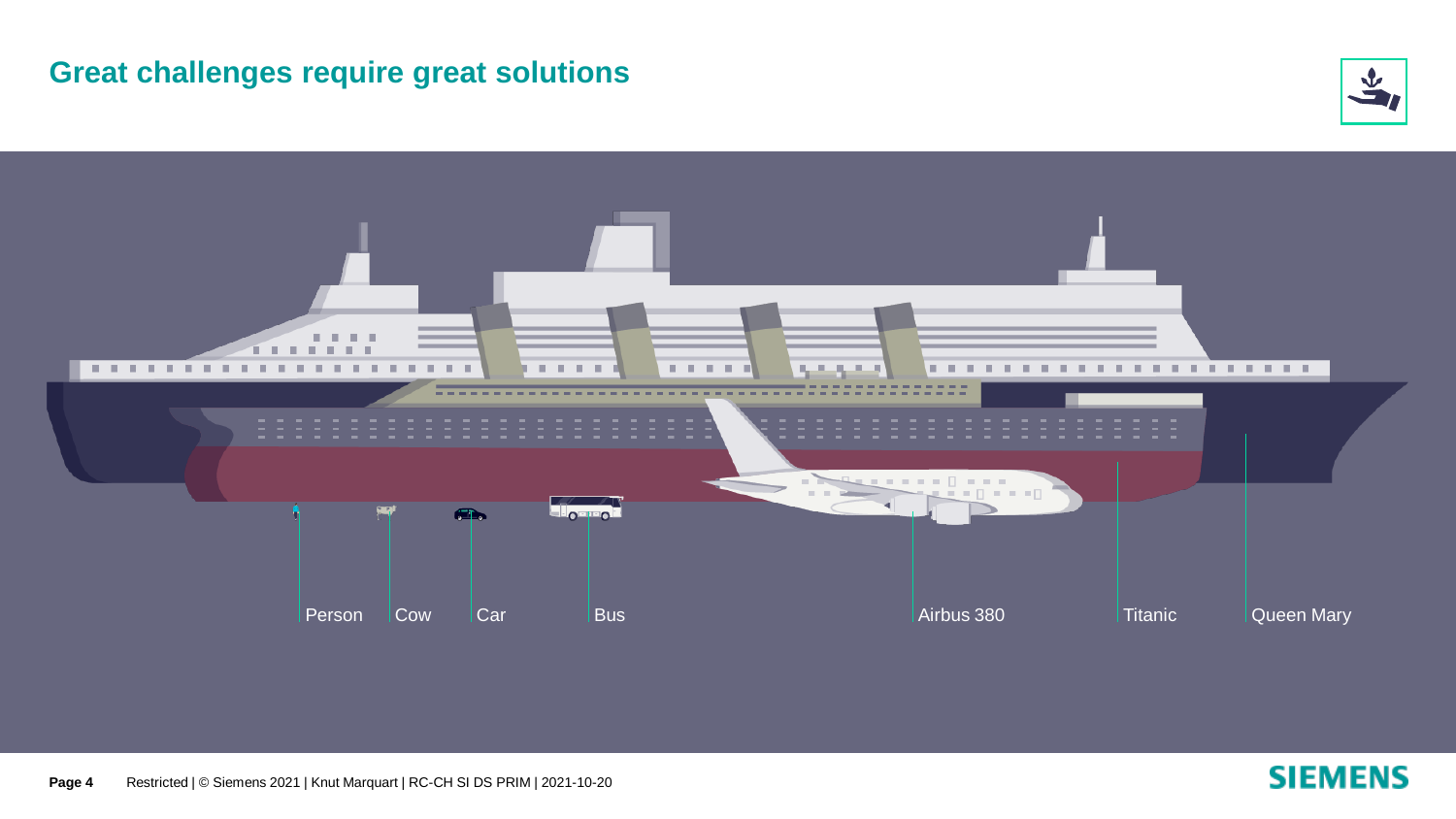#### **Cruise ships in harbors: an environmental challenge**





**In the 8 hours that a cruise ship is berthed at harbor, it emits as much NOx as 10,000 cars do over the same time – and emits as much PM (particulate matter) as 6,000 cars traveling a distance of 1,000 km.**



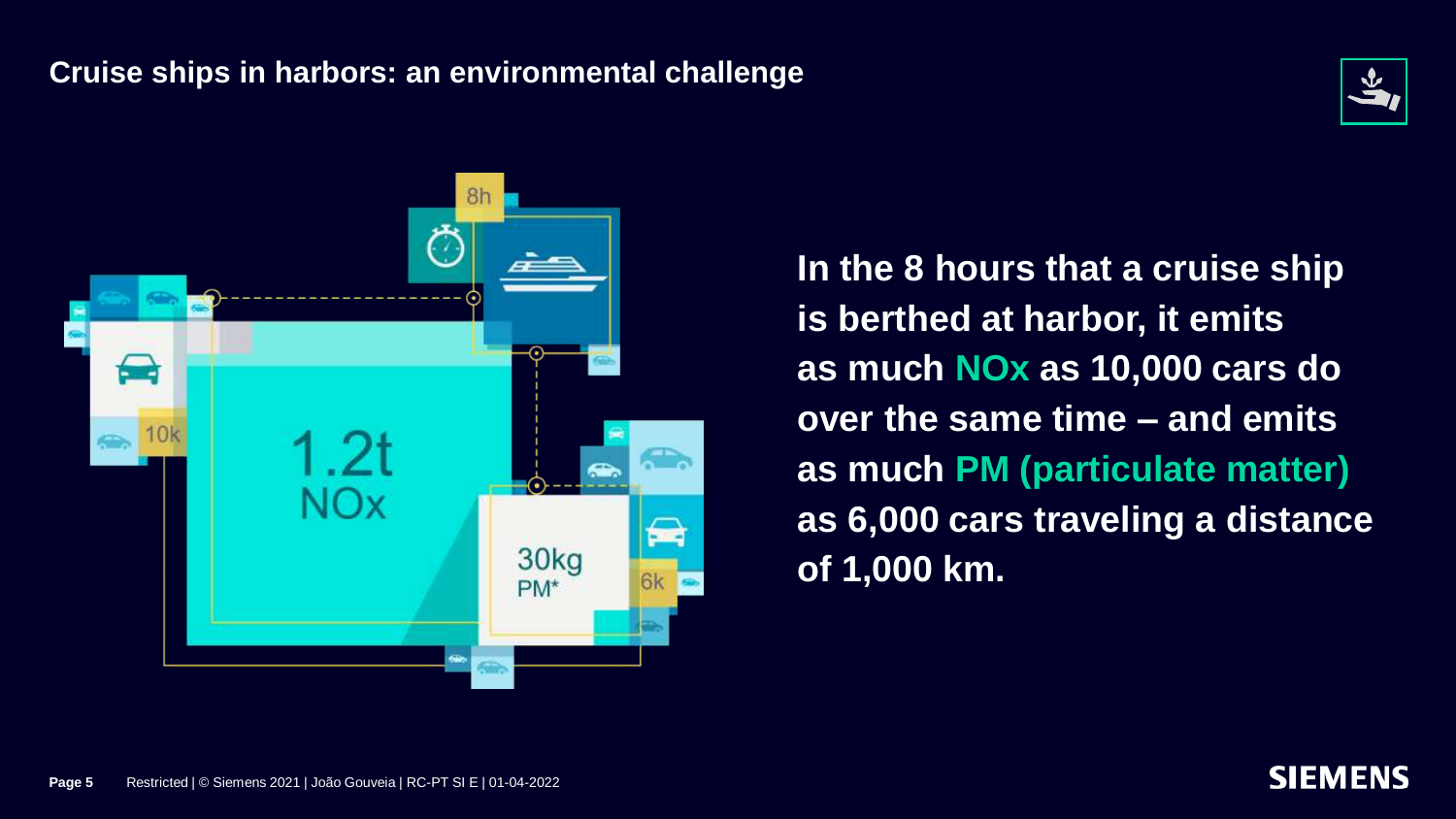#### **Shipping-related environmental pollution in harbors**

#### **The situation**

- Shipping traffic is continuously rising as is the number of ships docking at ports.
- Activities on board a berthed ship require power.

#### **The problem**

- On-board diesel generators are permanently in operation while docked.
- Fuel combustion causes environmental pollution and poses real health risks to residents in the port area.



#### **The solution**

Power from the plug and socket for a sustainable environment in port areas – a solution that **will pay for itself the more often it is utilized** by berthed vessels.

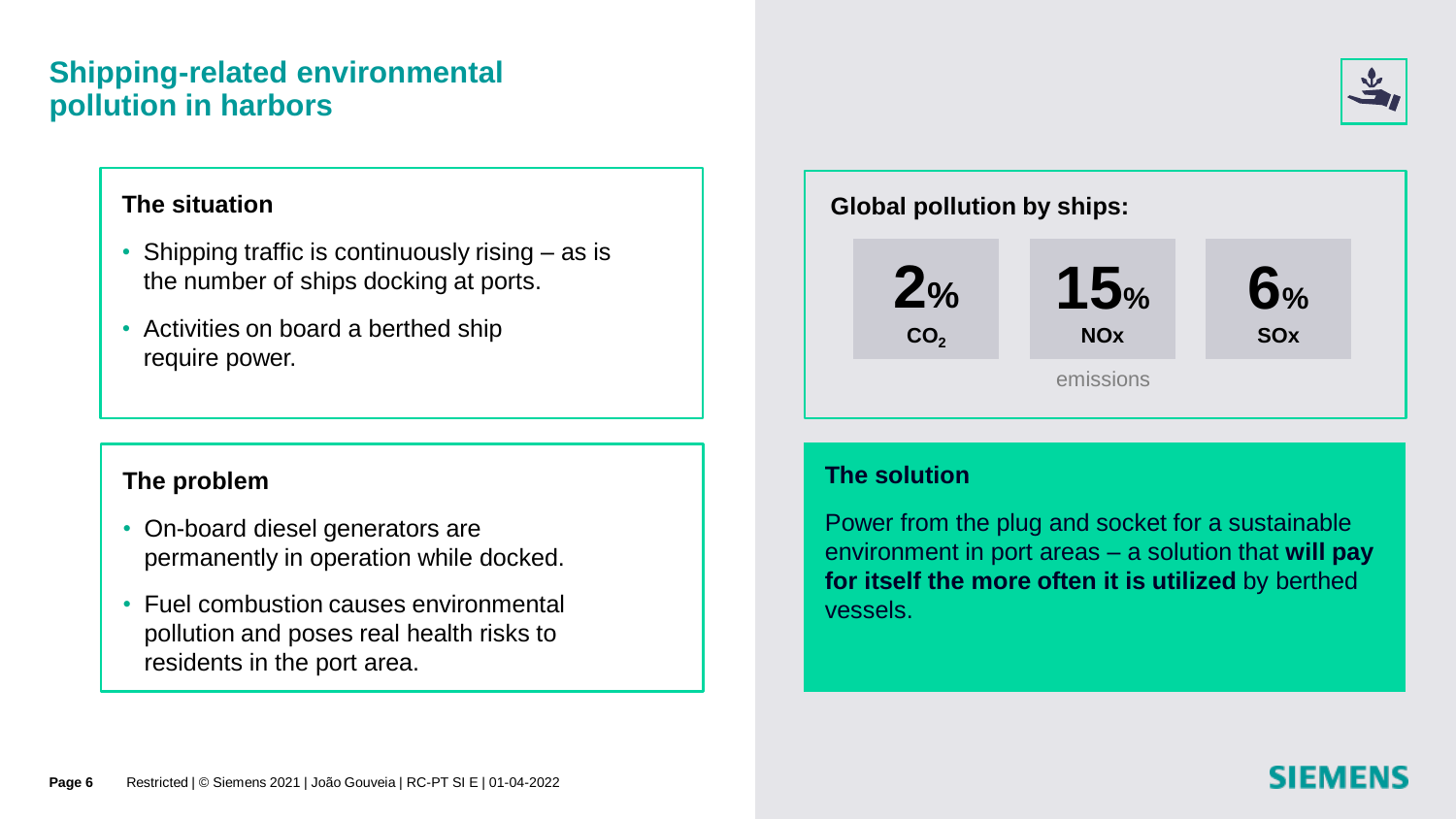#### **SIHARBOR: meeting the needs of a wide range of stakeholders**





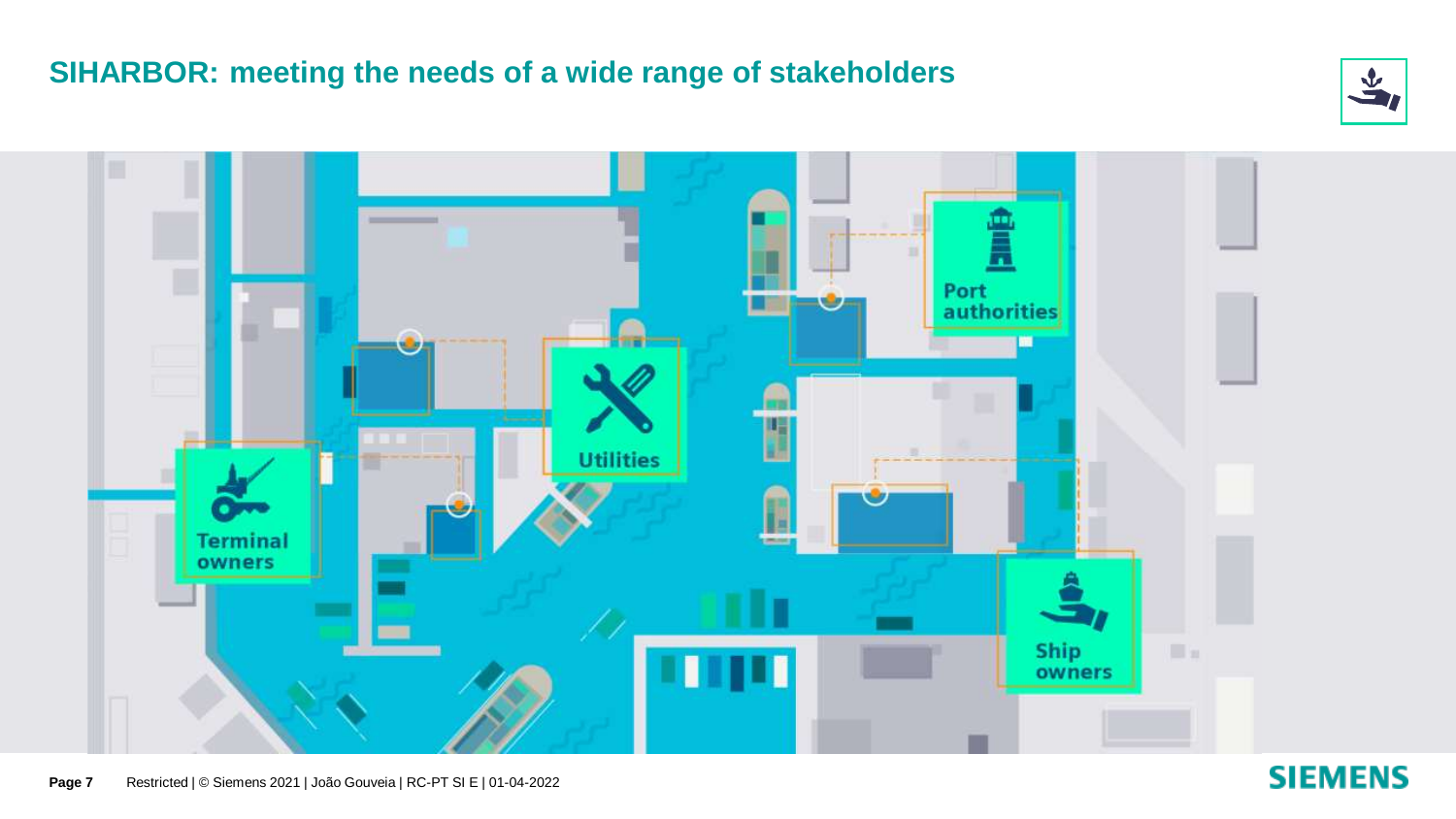#### **Differing regulations worldwide**



"Go green" is not only a global trend in shipping, but is also required by the IMO. There are also corresponding national regulations all over the world, but they often differ from country to country.



- **Government subsidies**
- **Tax reductions**
- **Electricity tariff adjustments**
- **Bonus programs for "green" ships**  (reductions in berthing tariffs)

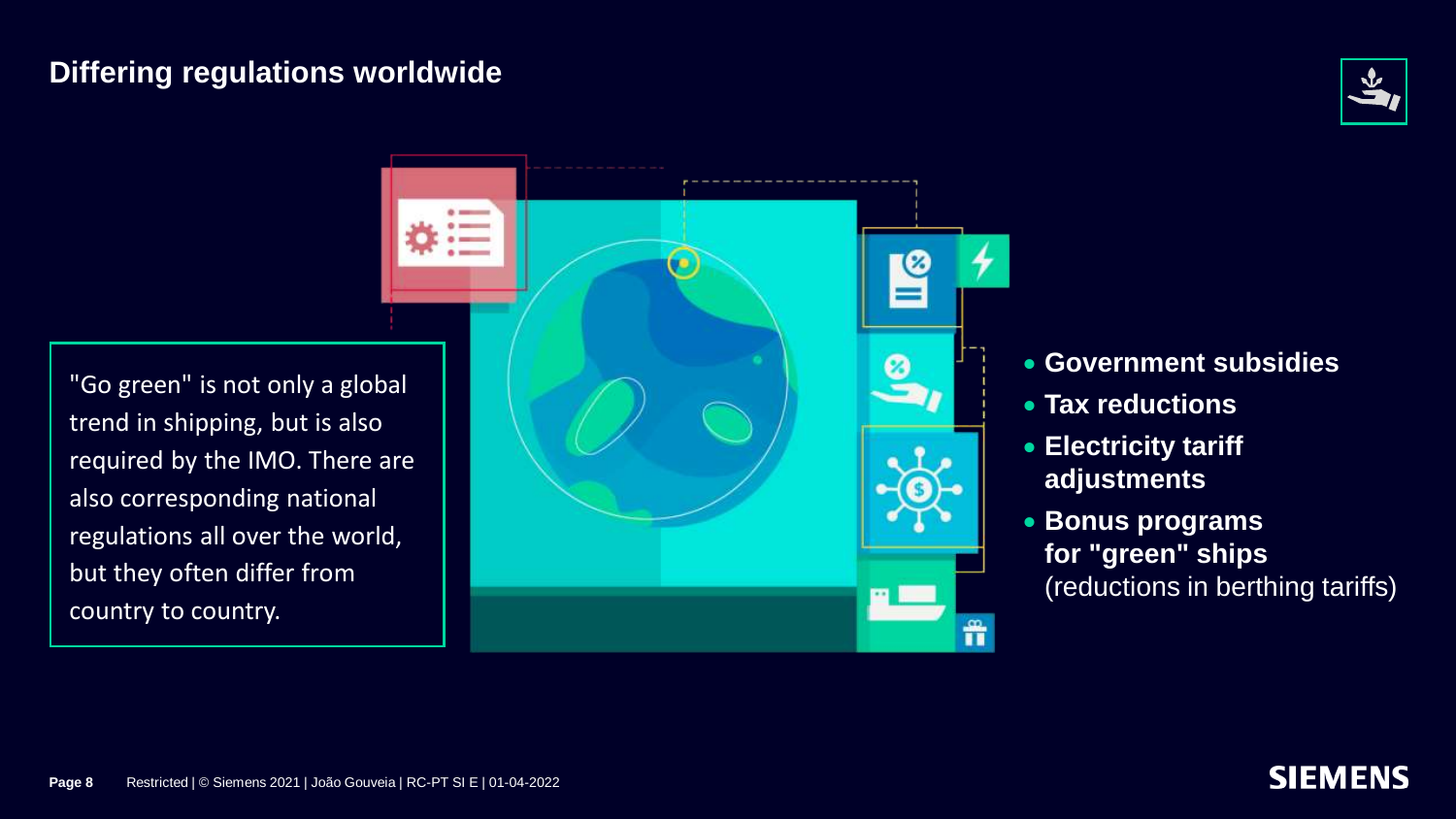







**Page 9** Restricted | © Siemens 2021 | João Gouveia | RC-PT SI E | 01-04-2022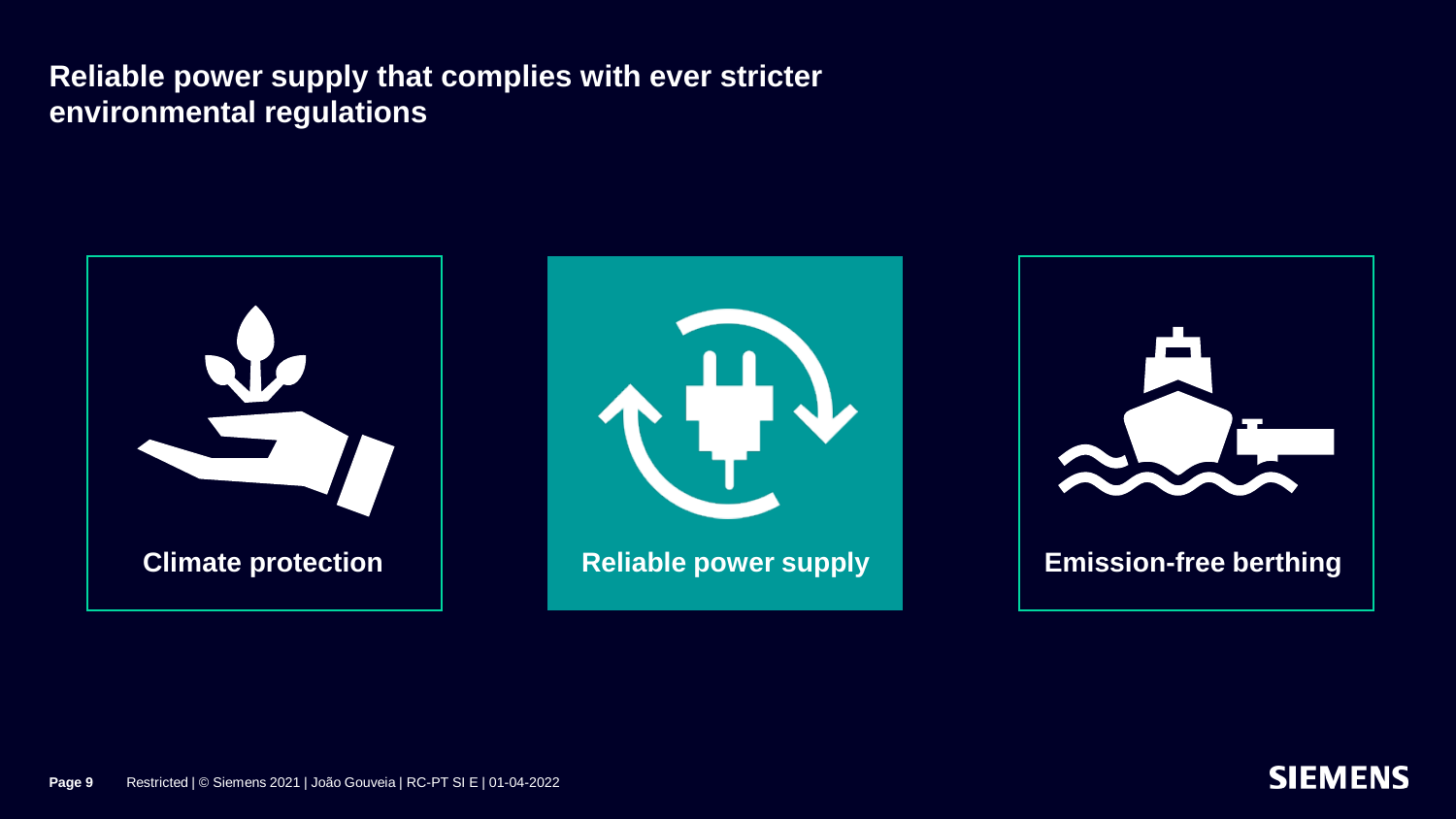### **SIHARBOR – system description with frequency conversion**





**SIEMENS**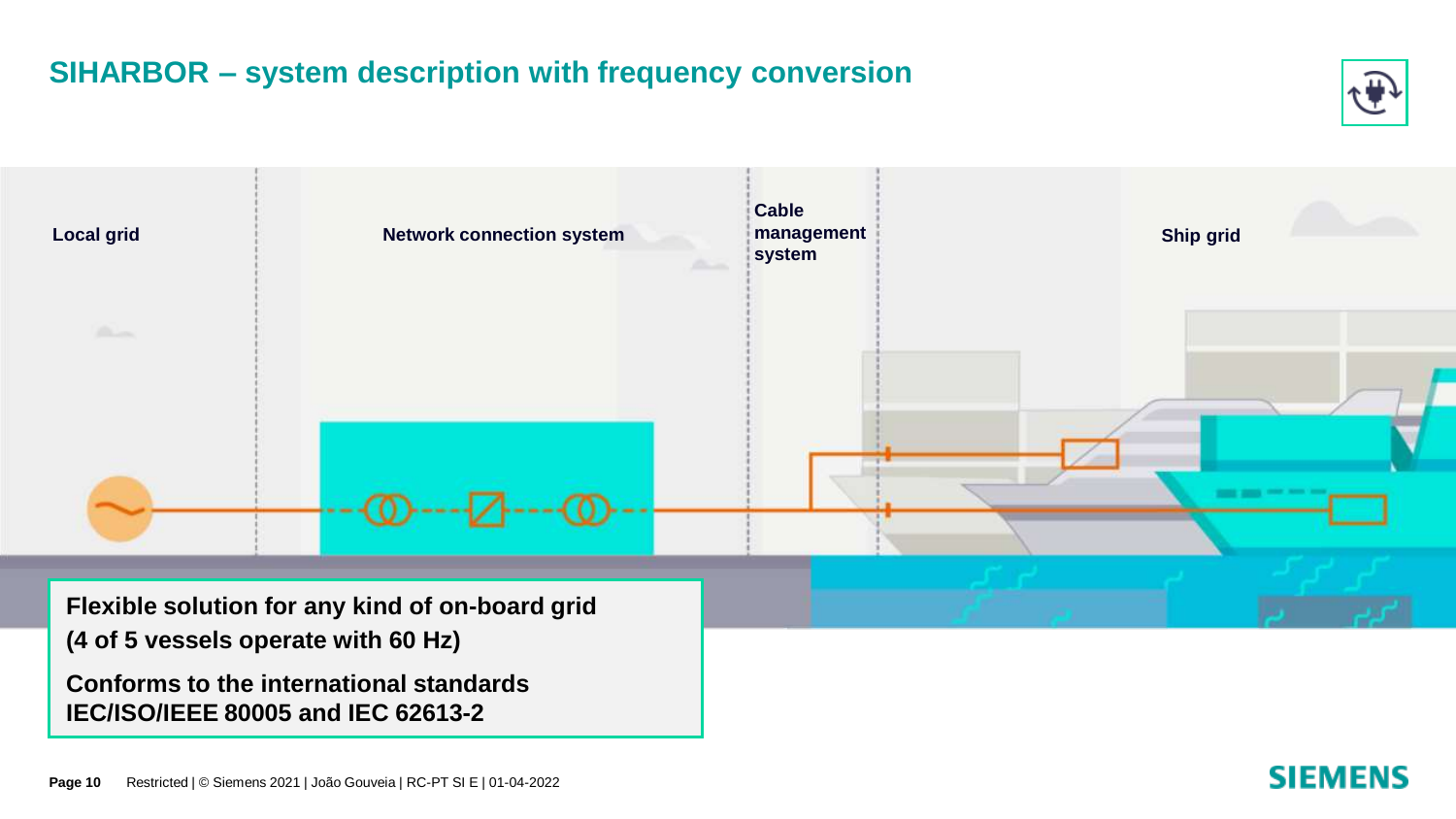#### **Perfectly matched components for a reliable power supply**



#### **For all voltages and frequencies**

- Adaptation to all performance classes, voltages, and frequencies
- Galvanic isolation via isolating transformer

#### **Power converter system**

- Connects two or more mediumvoltage AC grids of different voltage, phase sequence, and frequency
- For any required transfer voltage
- Appropriate layout for each kind of electrical grid

**Compact and highly efficient power supply solution, including:**

- Frequency converter
- Control and HMI
- MV switchgear
- Can be integrated in an E-house or existing electrical building

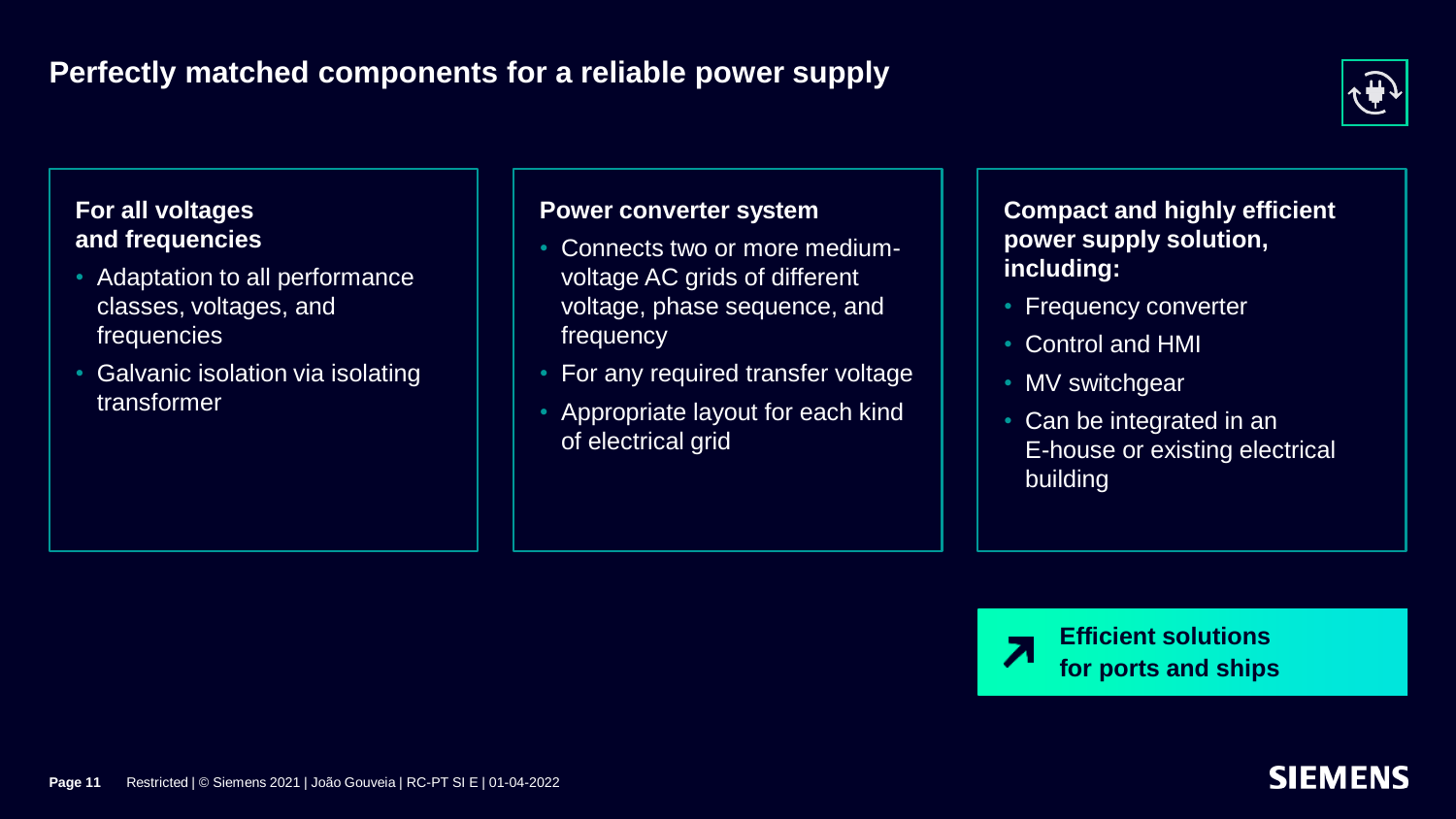



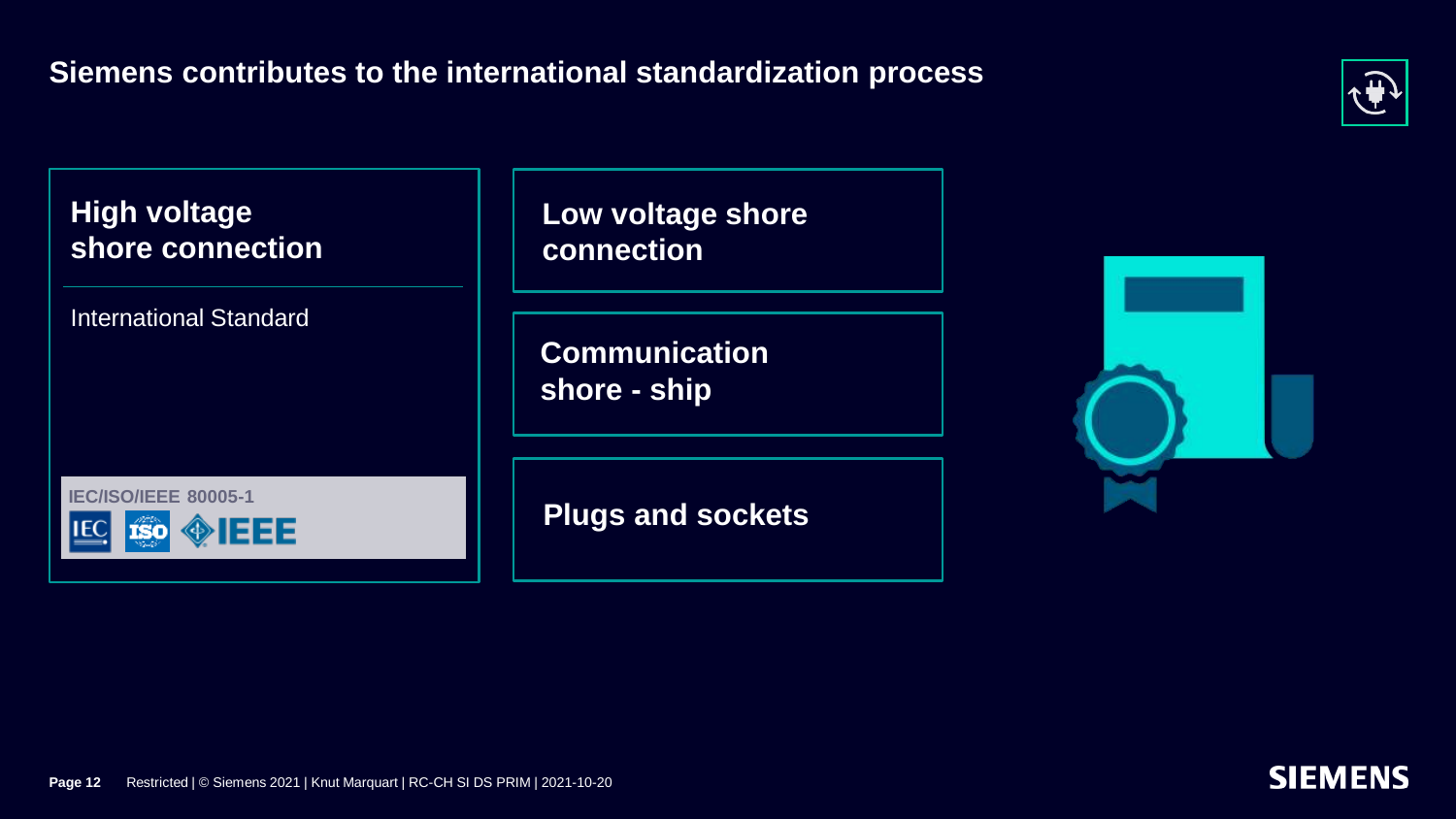





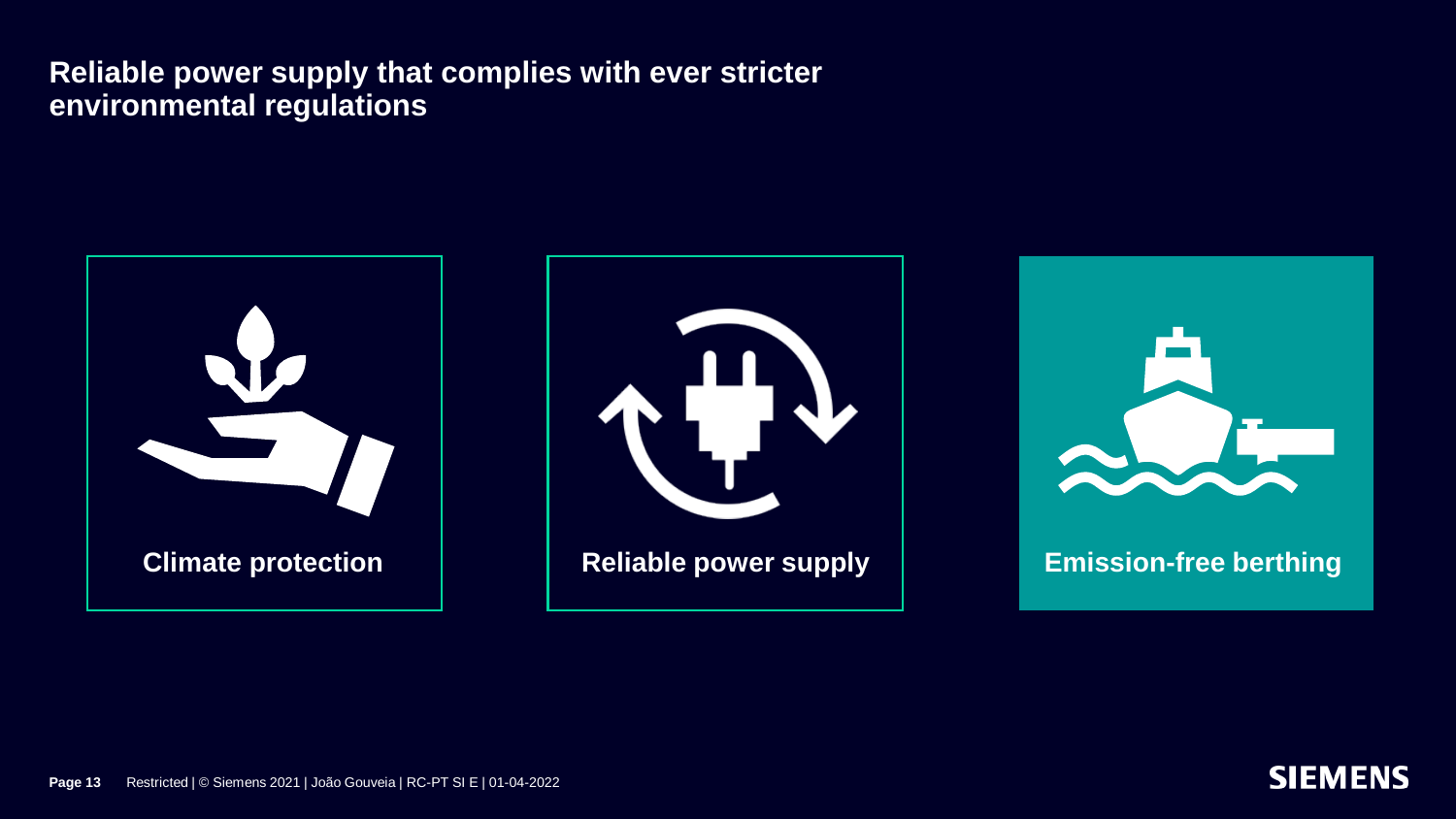#### **Distinct market dynamics**



- Environmental and economical awareness
- Upcoming legislation and regulation
- Local funding programs
- Technological maturity
- Port expansion projects
- Newly built vessels are already equipped





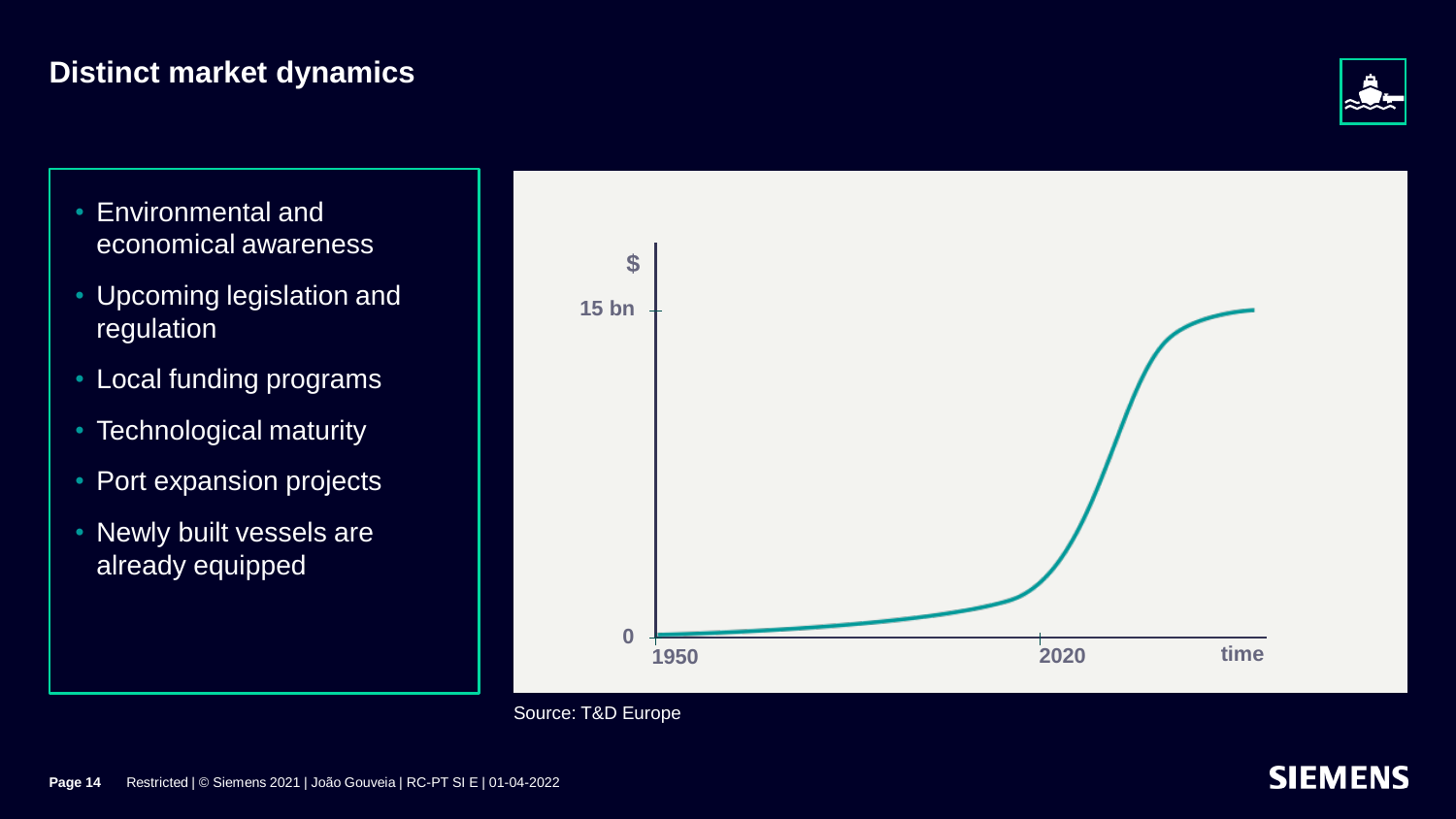**Versatile application for a large variety of ships**









**Page 15** Restricted | © Siemens 2021 | João Gouveia | RC-PT SI E | 01-04-2022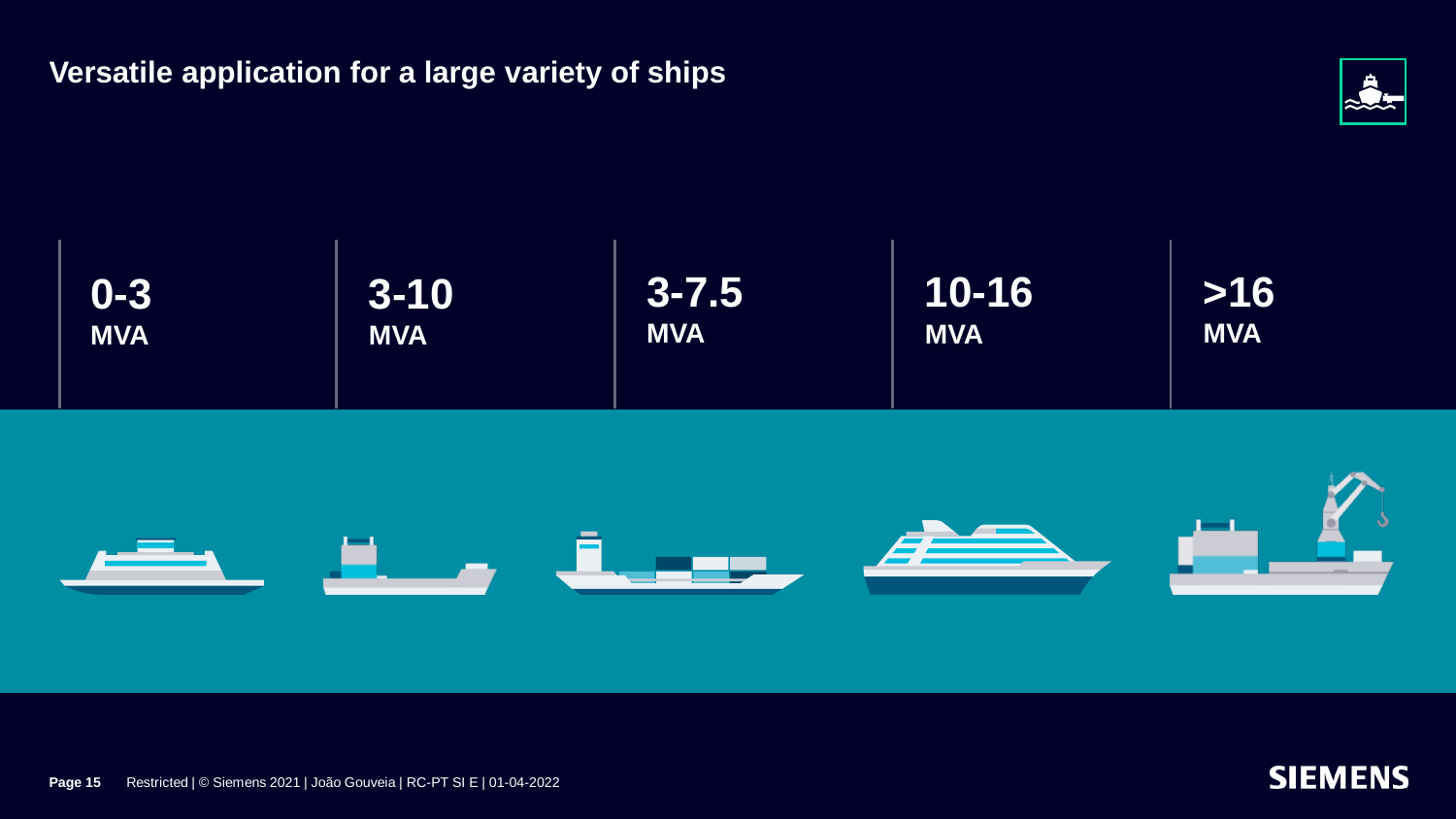#### **References**





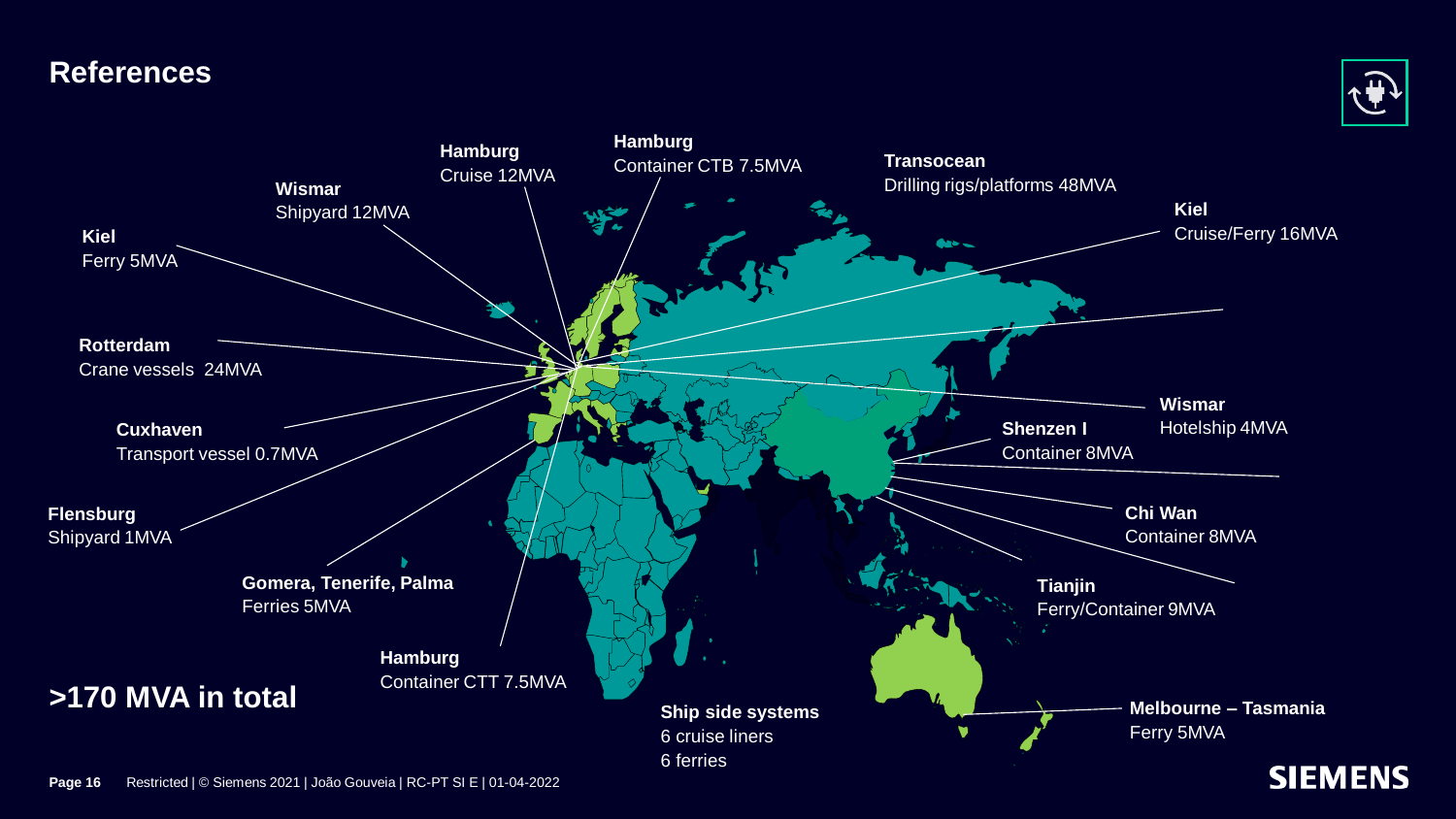#### **State-of-the-art solutions from the technology leader**



**A pioneering spirit, innovative strength, and years of experience make Siemens the ideal technology partner for all aspects of onshore power supply. This combination is the basis for pioneering solutions that make a decisive contribution to greener harbors.** 

**Best-fit technical solutions for specific application requirements**

> **Optimized solutions ensure best lifecycle revenue and cost saving opportunities**





**System dimensioning through the use of innovative calculation and simulation tools**

**Technical performance guarantee and after-sale support**

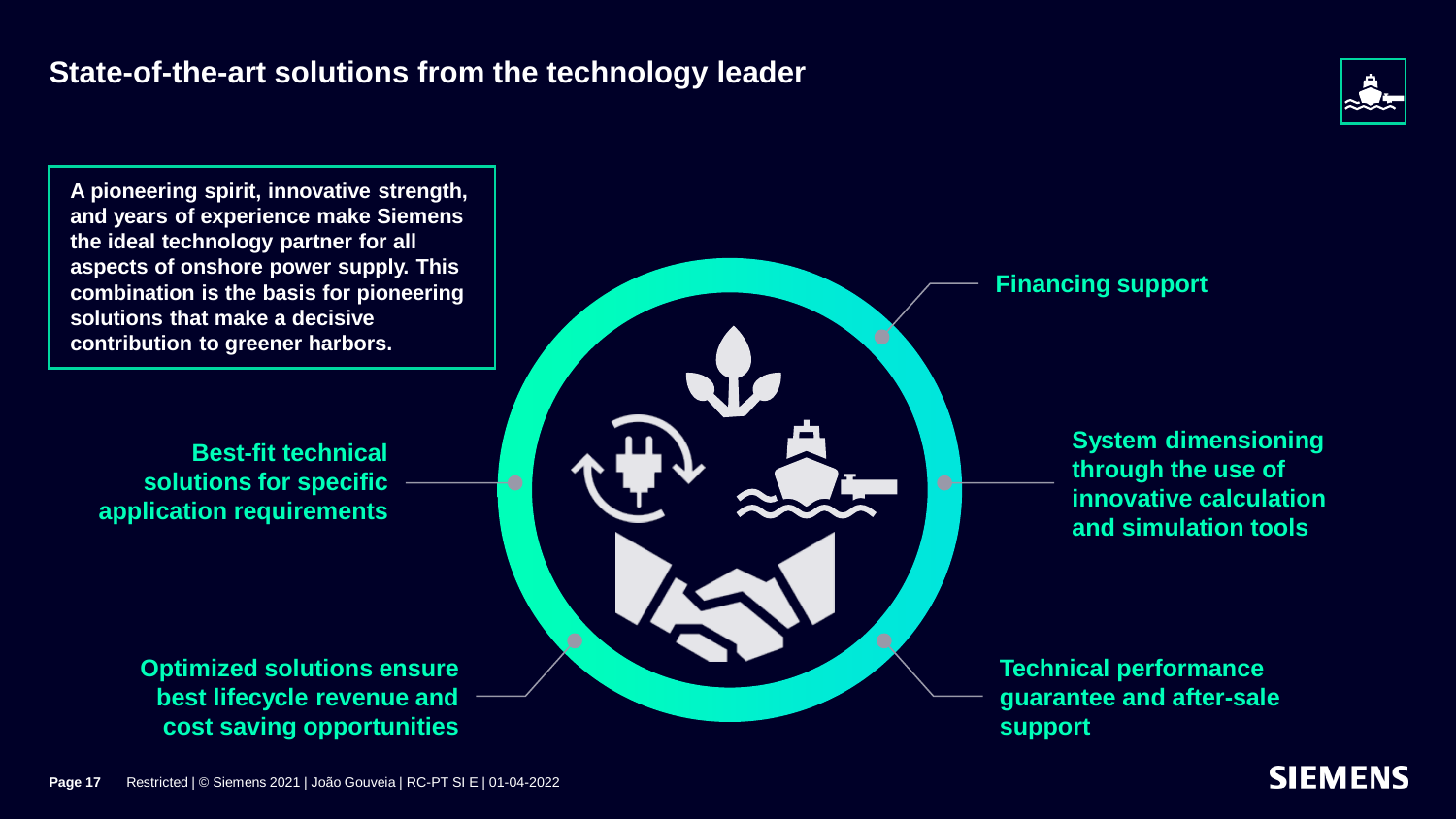#### **SIHARBOR – a smart Investment for the future**

**From an economic point of view, SIHARBOR also brings clear benefits. In this context, success depends on various – not only economic – factors** 

- The longer the average plant runtime per annum…
- The higher the achievable price for 1 kWh sold to ship…
- The higher the subsidies...
- **Regulation**
- Political pressure (local/regional/national)

the faster the ROI

…



Chart calculated with €6Ct/kWh (Avg Vessel Power Gen of €8Ct/kWh)

#### **SIEMENS**